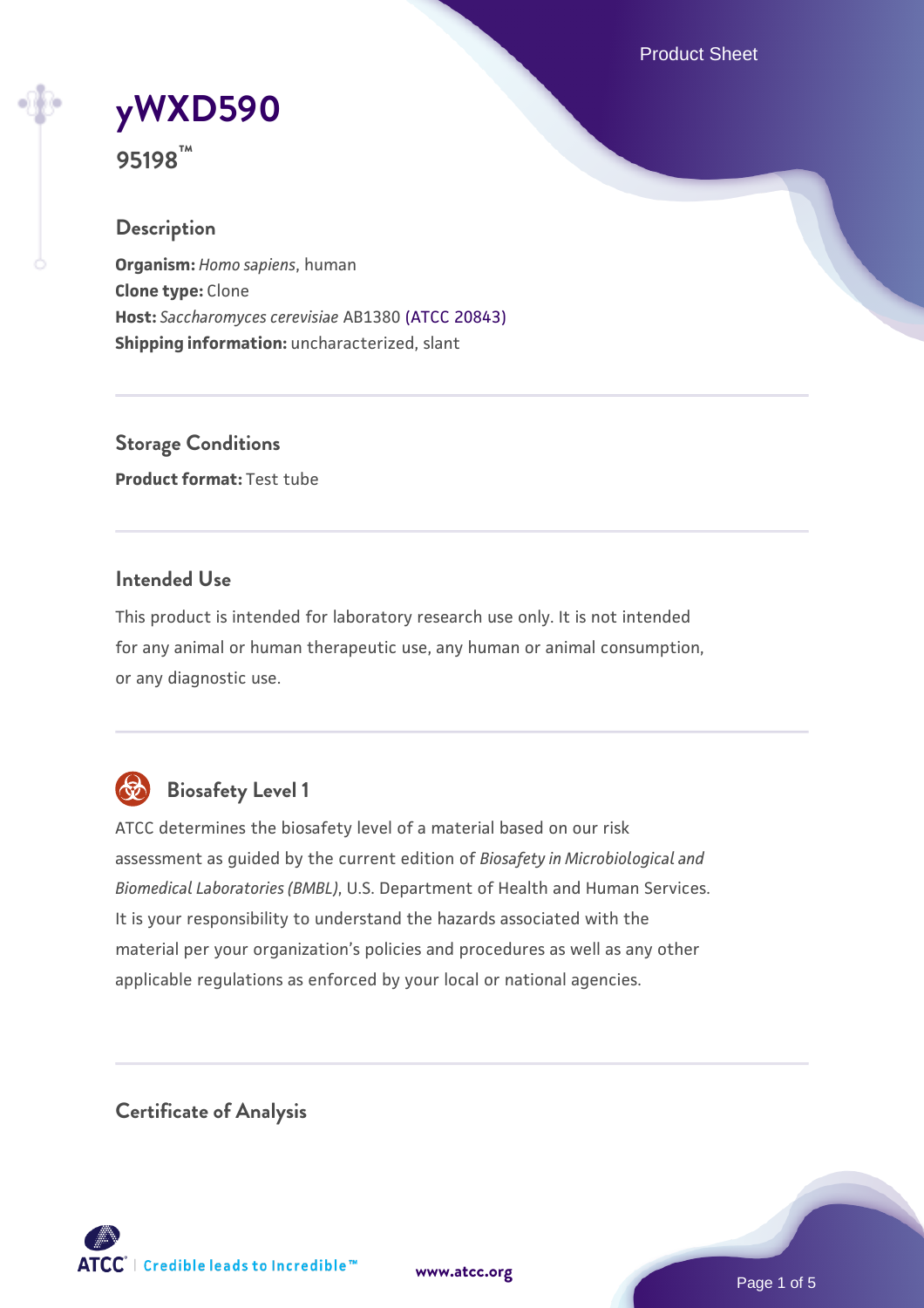

For batch-specific test results, refer to the applicable certificate of analysis that can be found at www.atcc.org.

#### **Insert Information**

**Type of DNA:** genomic **Genome:** Homo sapiens **Chromosome:** X X q24-q28 **Gene name:** DNA Segment, single copy **Gene product:** DNA Segment, single copy [DXS2178] **Gene symbol:** DXS2178 **Contains complete coding sequence:** Unknown **Insert end: Tagl** 

#### **Vector Information**

**Construct size (kb):** 300.0 **Intact vector size:** 11.700 **Vector name:** pYAC-RC **Type of vector:** YAC **Construction:** pYAC3, polylinker **Host range:** *Saccharomyces cerevisiae*; *Escherichia coli* **Centromere:** CEN4 **Cloning sites:** NotI; SacII; SalI; mLuI; ClaI; SnaBI; SmaI **Markers:** SUP4; HIS3; ampR; URA3; TRP1 Polylinker sites: Notl; SacII; SalI; mLuI; ClaI; SnaBI; SmaI **Promoters:** none **Replicon:** pMB1; ARS1

## **Growth Conditions**

**Medium:** 



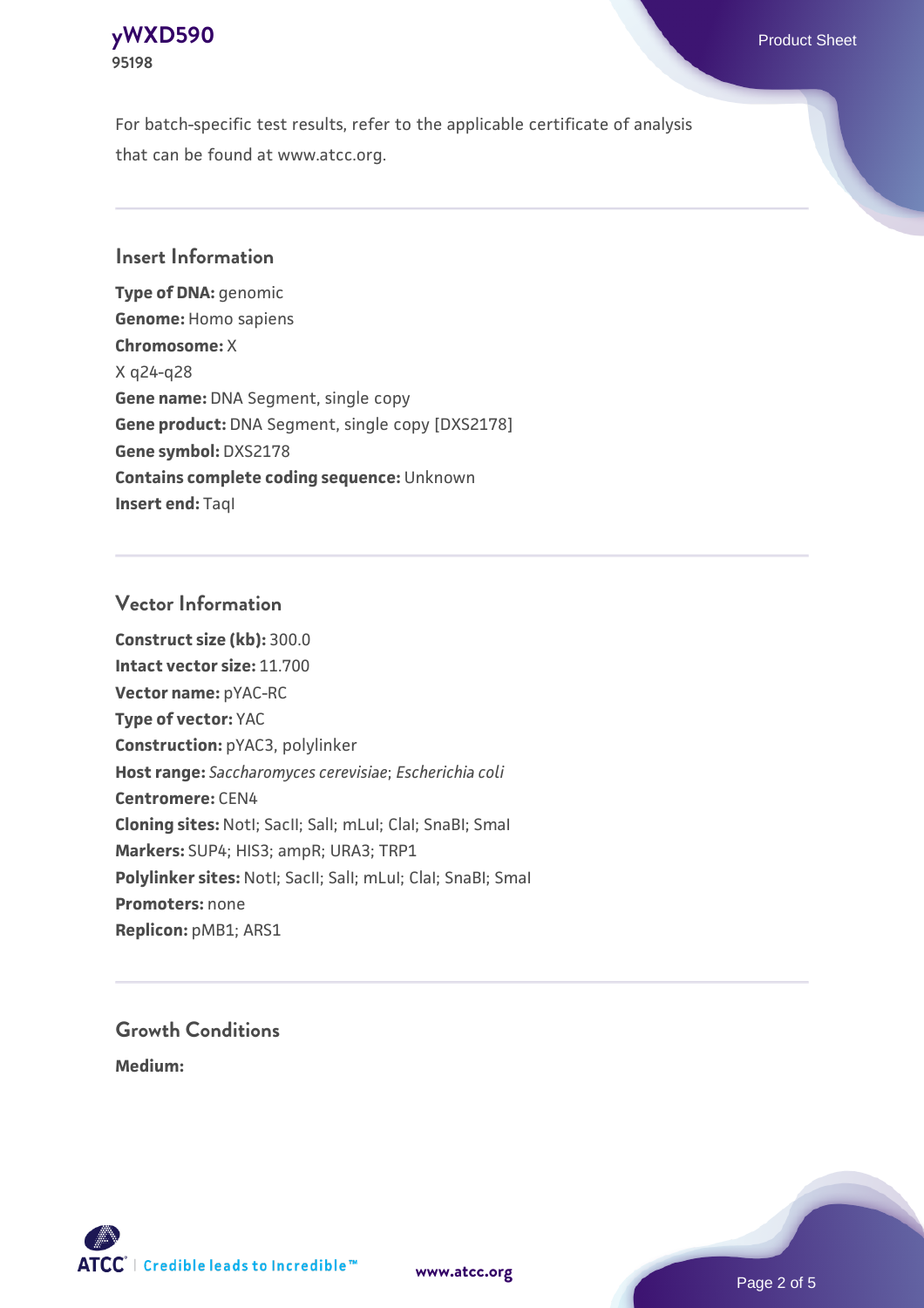**[yWXD590](https://www.atcc.org/products/95198)** Product Sheet **95198**

[ATCC Medium 1245: YEPD](https://www.atcc.org/-/media/product-assets/documents/microbial-media-formulations/1/2/4/5/atcc-medium-1245.pdf?rev=705ca55d1b6f490a808a965d5c072196) **Temperature:** 30°C

#### **Notes**

More information may be available from ATCC (http://www.atcc.org or 703- 365-2620).

#### **Material Citation**

If use of this material results in a scientific publication, please cite the material in the following manner: yWXD590 (ATCC 95198)

#### **References**

References and other information relating to this material are available at www.atcc.org.

#### **Warranty**

The product is provided 'AS IS' and the viability of ATCC® products is warranted for 30 days from the date of shipment, provided that the customer has stored and handled the product according to the information included on the product information sheet, website, and Certificate of Analysis. For living cultures, ATCC lists the media formulation and reagents that have been found to be effective for the product. While other unspecified media and reagents may also produce satisfactory results, a change in the ATCC and/or depositor-recommended protocols may affect the recovery, growth, and/or function of the product. If an alternative medium formulation or reagent is used, the ATCC warranty for viability is no longer



**[www.atcc.org](http://www.atcc.org)**

Page 3 of 5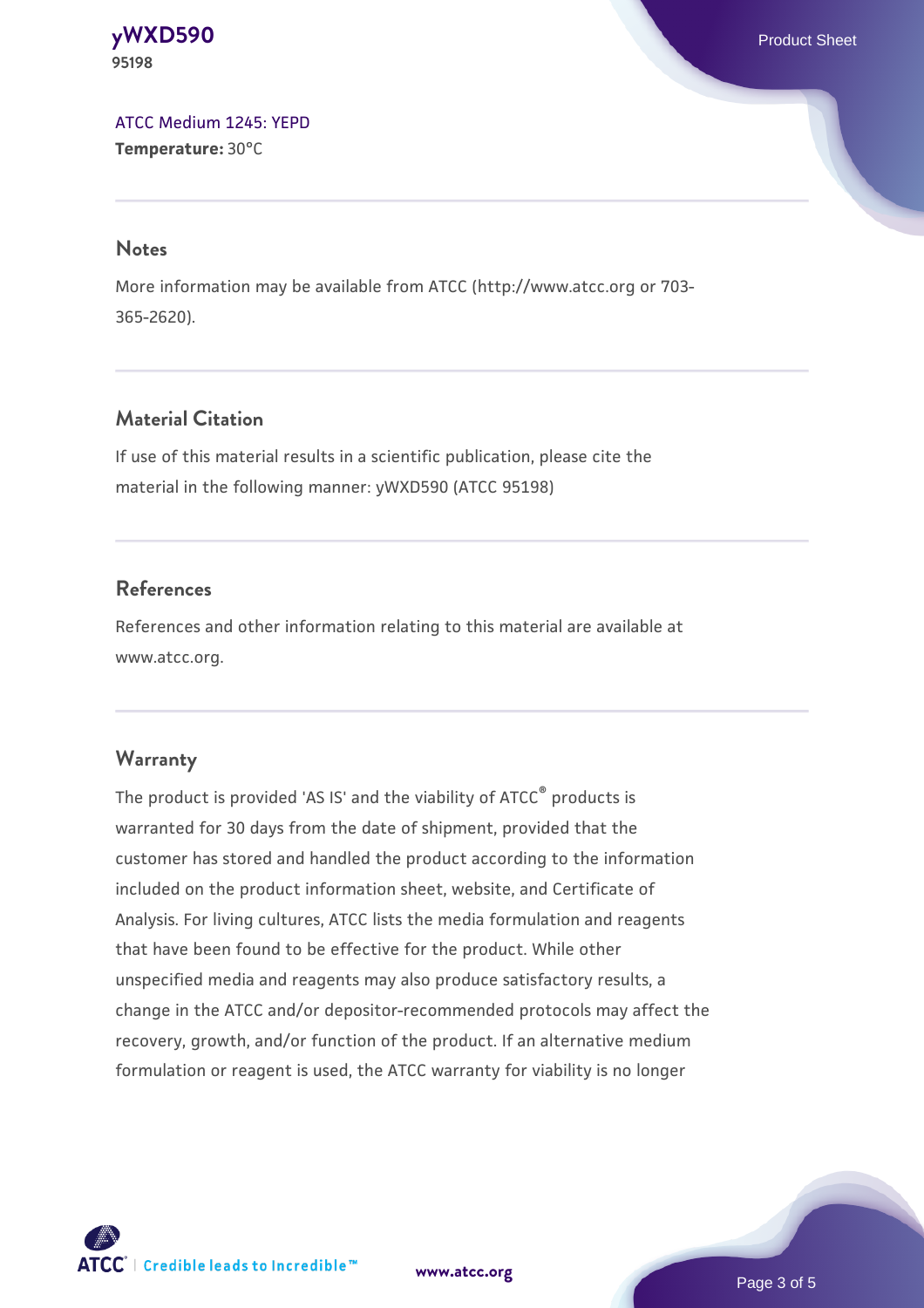**[yWXD590](https://www.atcc.org/products/95198)** Product Sheet **95198**

valid. Except as expressly set forth herein, no other warranties of any kind are provided, express or implied, including, but not limited to, any implied warranties of merchantability, fitness for a particular purpose, manufacture according to cGMP standards, typicality, safety, accuracy, and/or noninfringement.

#### **Disclaimers**

This product is intended for laboratory research use only. It is not intended for any animal or human therapeutic use, any human or animal consumption, or any diagnostic use. Any proposed commercial use is prohibited without a license from ATCC.

While ATCC uses reasonable efforts to include accurate and up-to-date information on this product sheet, ATCC makes no warranties or representations as to its accuracy. Citations from scientific literature and patents are provided for informational purposes only. ATCC does not warrant that such information has been confirmed to be accurate or complete and the customer bears the sole responsibility of confirming the accuracy and completeness of any such information.

This product is sent on the condition that the customer is responsible for and assumes all risk and responsibility in connection with the receipt, handling, storage, disposal, and use of the ATCC product including without limitation taking all appropriate safety and handling precautions to minimize health or environmental risk. As a condition of receiving the material, the customer agrees that any activity undertaken with the ATCC product and any progeny or modifications will be conducted in compliance with all applicable laws, regulations, and guidelines. This product is provided 'AS IS' with no representations or warranties whatsoever except as expressly set forth herein and in no event shall ATCC, its parents, subsidiaries, directors, officers, agents, employees, assigns, successors, and affiliates be liable for indirect, special, incidental, or consequential damages of any kind in connection with or arising out of the customer's use of the product. While reasonable effort is made to ensure authenticity and reliability of materials on deposit, ATCC is not liable for damages arising from the misidentification or



**[www.atcc.org](http://www.atcc.org)**

Page 4 of 5